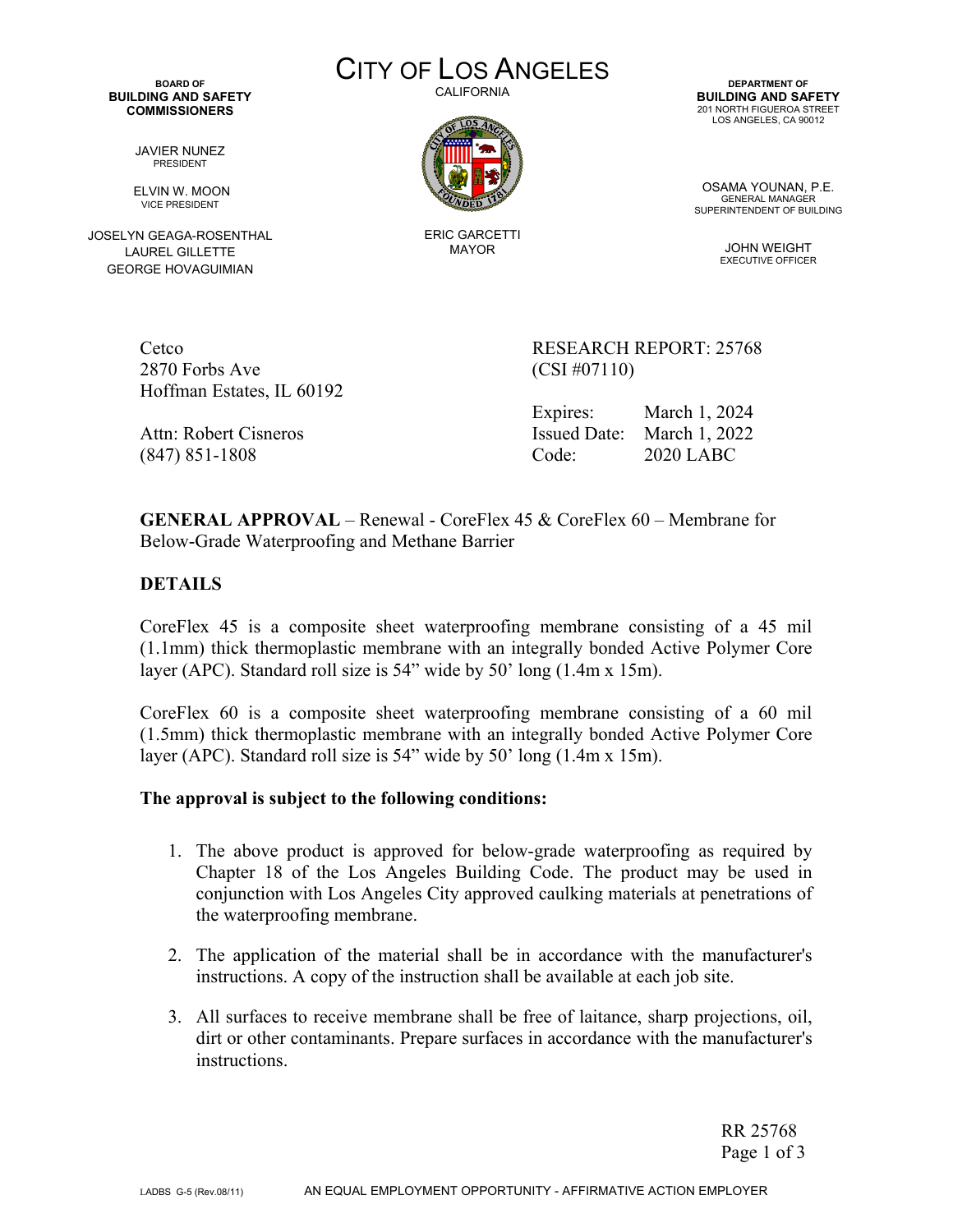RE CoreFlex 45 & CoreFlex 60 – Membrane for Below-Grade Waterproofing

- 4. Approved products shall be delivered to the job site in sealed containers properly identified with the trade name.
- 5. The product shall be in full contact with the wall and soil at all times.
- 6. Prior to placing the concrete over the membrane, the membrane installer shall certify the membrane to be installed which is in good condition in accordance with the manufacturer's specifications.
- 7. The membrane was tested at a maximum hydrostatic pressure of 153.4 psi which is equivalent to a head of 353.53 feet of water for CoreFlex 45.
- 8. The membrane was tested at a maximum hydrostatic pressure of 150.8 psi which is equivalent to a head of 348.44 feet of water for CoreFlex 60.
- 9. Complete details for the membrane system are submitted for plan check and a building permit is obtained.
- 10. For gas membrane installation, continuous inspection by a registered deputy inspector certified by Cetco, and registered in accordance with the requirements specified in Section 1705.1.6 of the Los Angeles City Building Code for special inspections is required.
- 11. Continuous inspection is required for the liner of Concrete Fire Water Tank for continually submersed conditions.
- 12. For gas membrane installation, the following field tests in accordance with the Cetco Field Installation and Repair Procedure are required: (A copy of the Installation and Repair Procedures is on file with Engineering Research Section.)
	- a. Perform Thickness Sample Test at every 500 square feet.
	- b. Perform Smoke Test for the entire site at the interval not more than 50,000 sq. ft. each.
- 13. The membrane is not to be placed under the building's footings.

## **DISCUSSION**

The report is in compliance with the 2020 Los Angeles City Building Code.

The approval is based on tests and Acceptance Criteria for Below-Grade exterior Damp-Proofing and Waterproofing Materials (L201) and Methane Barrier Test Criteria (L137).